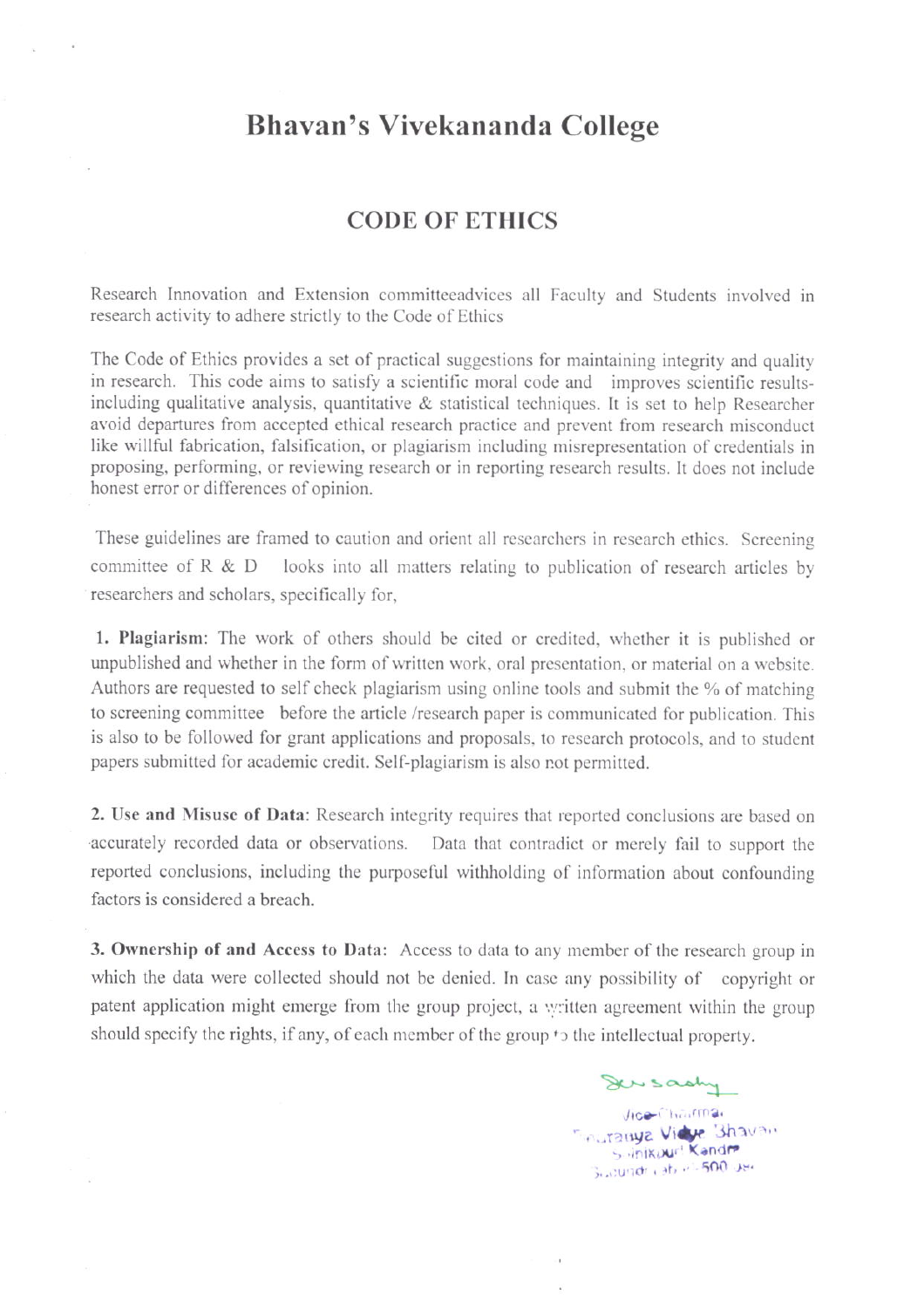4. Authorship and Other Publication Issues: Research Methods  $& Data$  reported in publication should be sufficiently detailed so that other researchers could attempt to replicate the results. Premature publication involves a risk of incomplete results to adequate internal confirmation. Hence, publication should be timcly and should not be hastened.

- .!. Criteria for Authorship: Authorship should be given to those who have made an original and significant contribution to the concept, design, execution and interpretation of the research work. All authors should agree to the final version of the manuscript and are responsible for the work.All authors are responsible for the compilation, revision and verification of the manuscript, publication or presentation representing their contribution. It is unacceptable to submit extracts from research, or reports on the same research, to more than one publisher. In the complete report on the work in question, reference should be made to preliminary extracts from work that has already been published.
- $\cdot$  Order of Authors: Irrespective of the discipline, all co-authors should understand and agree to the basis for assigning an order of names. Usually the first or last of the listed names in a multi-authored manuscript would be the senior or corresponding author, who is responsible for communication and should inform all co-authors about the status of review and publication. He or she should cnsure that all listed authors have approved the submitted version of the manuscript. This person has major responsibility compared to others to vouch for the integrity of the research report and should make every effort to understand and defend every element of the reported research.
- $\cdot$  Self-citations: In citing one's own unpublished work, paper should not be listed as submilted, in anticipation of expected submission or in press unless the authorhas received galley proof or page proof or has received a letter from an editor or publisher stating that publication has been approved, subject perhaps only to copy-editing.
- \* Duplicate Publication: Researchers should not publish the same article in two different places without very good reason 1o do so, unless appropriate citation is made in the later publication to the earlier one, and unless the editor is explicitly informed.

garsashy

Vice-Chairman Bharatiya Vidya Bhavan Sainikpur! Kendra Scounderabad-600 084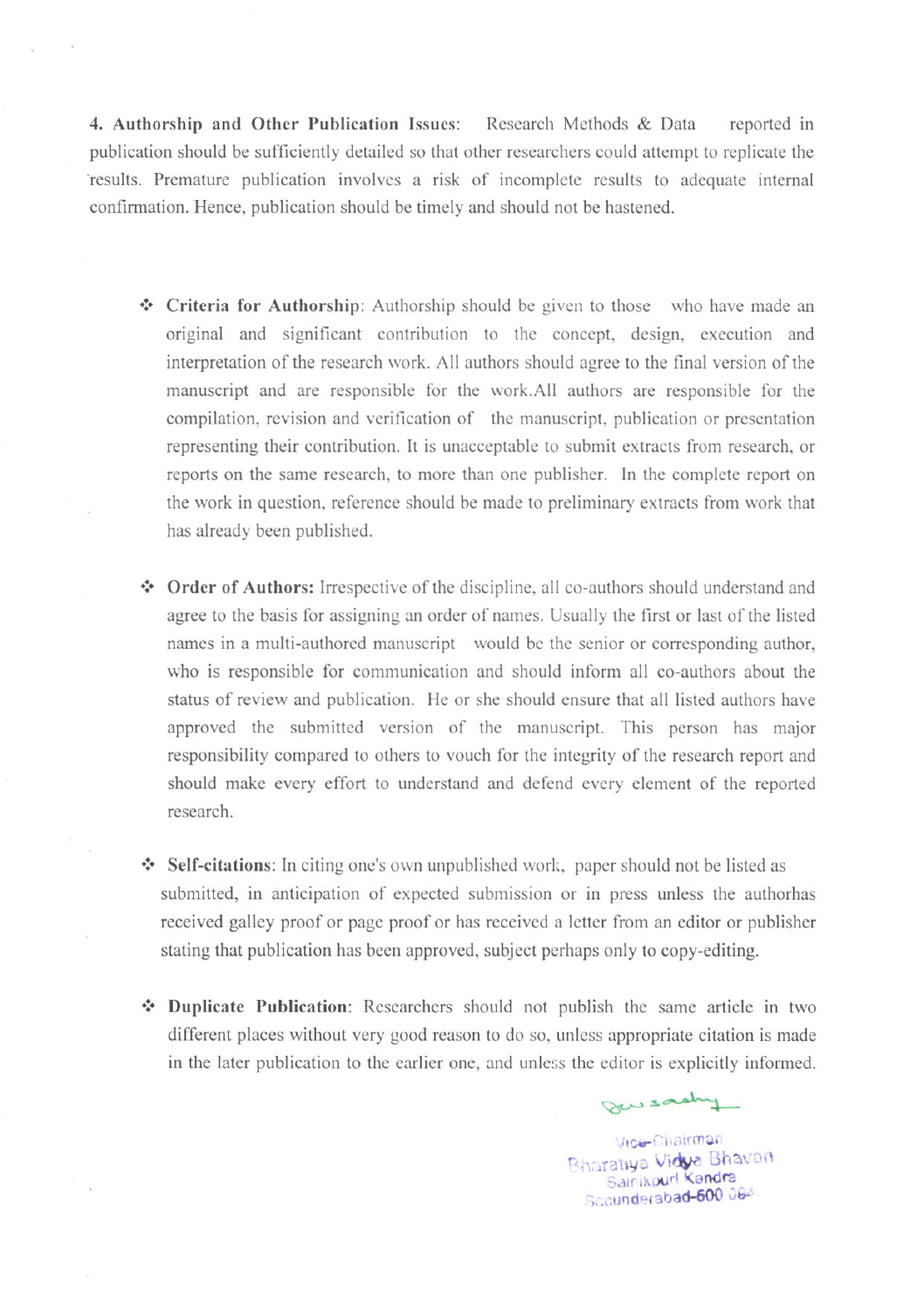The same rule applies to abstracts. If there is unexplained duplication of publication without citation, this is referred to as sclf-plagiarism.

It is improper to submit same manuscript for review by more than one joumal at the same time. An author should not divide a research paper that is a self-contained integral whole into a number of smaller papers merely for the sake of increasing the number of publications in the Biodata.

5. Conflict of Interest: Researchers should have professionally acceptable presence on campus during each semester. Holidays and leave are in accordance with the College's regulations. They should create an atmosphere of academic freedom by promoting the open and timely disclosure of the results of their academic activities and by disclosing activities that could affect the academic information between themselves, students and colleagues.

Faculty may be allowed to engage in outside professional activities such as consulting or service on a scientific advisory board, but approval of each such activity from lhe academic supervisor must be obtained in advance. In no case, can college facilities be used in the conduct of an outside activity, and the college name and logo may be used by outside entities only with permission of designated incharge/Principal. Research performed for an external entity should be conducted by means of a sponsored research contract and not by way of consulting.

#### 6. Obligation to Rcport

\* Reporting Suspected Misconduct: Any person who suspects research misconduct has an obligation to report the allegation to the Head of the department in which the suspected misconduct occurred or to the Principal. Allegations are handled under procedures described in the University's Policy. All reports are treated confidentially to the extent possible, and no adverse action will be taken, either directly or indirectly, against a person who makes such an allegation in good faith.

Que sastry

,nge-Chairman ' . .ranya Vidye Shavow ball inpurt Kandra .,aundersbad-500 06